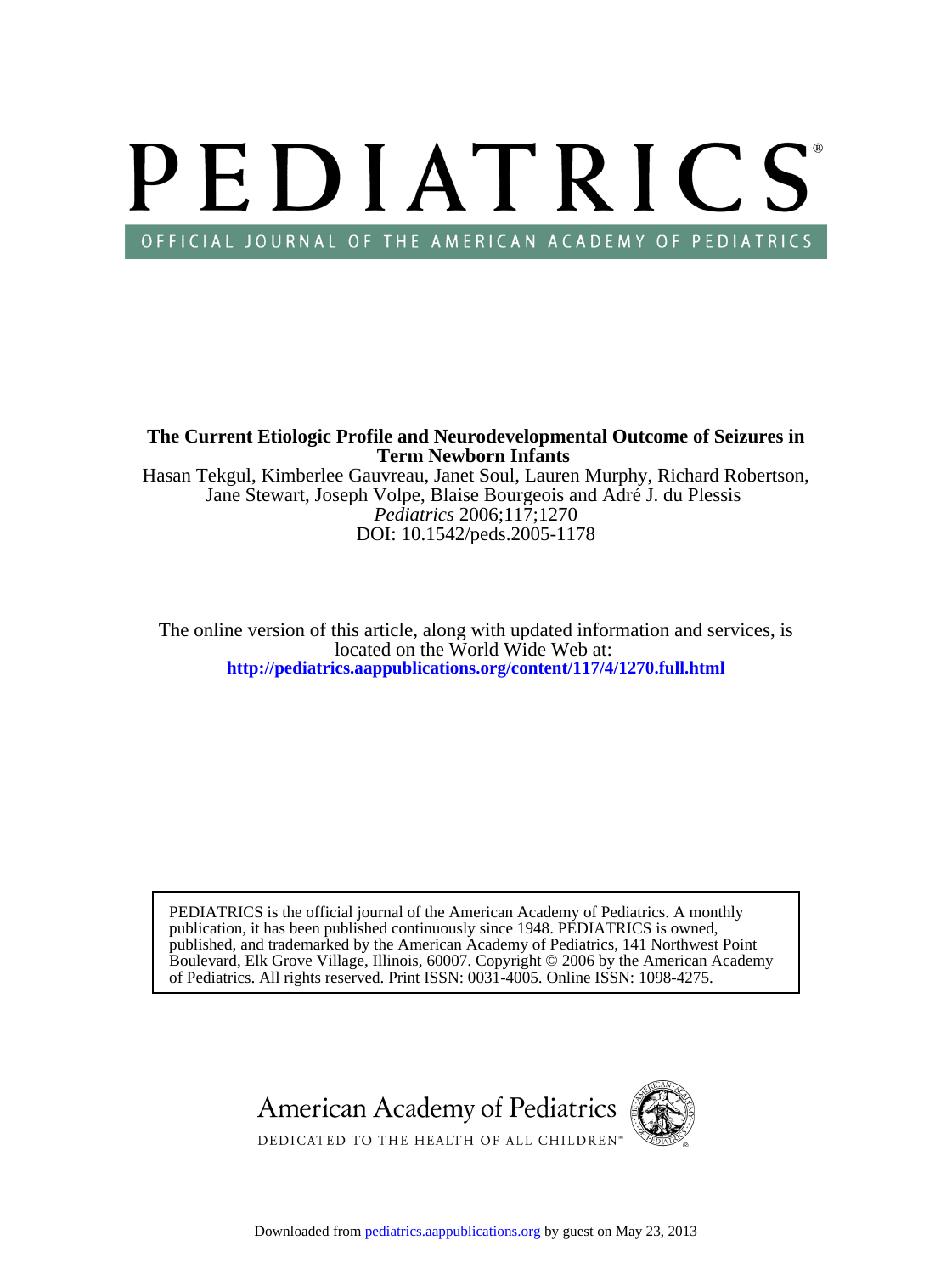# **The Current Etiologic Profile and Neurodevelopmental Outcome of Seizures in Term Newborn Infants**

Hasan Tekgul, MDª,b, Kimberlee Gauvreau, ScD<sup>c</sup>, Janet Soul, MD, CM, FRCPCª, Lauren Murphy, PhD<sup>d</sup>, Richard Robertson, MD<sup>e</sup>, Jane Stewart, MD<sup>c</sup>, Joseph Volpe, MD<sup>a</sup>, Blaise Bourgeois, MD<sup>a</sup>, Adré J. du Plessis, MBChB, MPH<sup>a</sup>

Departments of <sup>a</sup>Neurology, <sup>c</sup>Pediatrics, <sup>d</sup>Psychiatry, and <sup>e</sup>Radiology, Children's Hospital Boston and Harvard Medical School, Boston, Massachusetts; <sup>b</sup>Department of Neurology, Ege University Hospital, Izmir, Turkey

The authors have indicated they have no financial relationships relevant to this article to disclose.

#### **ABSTRACT**

OBJECTIVES. The objectives of this study were to delineate the etiologic profile and neurodevelopmental outcome of neonatal seizures in the current era of neonatal intensive care and to identify predictors of neurodevelopmental outcome in survivors.

METHODS. Eighty-nine term infants with clinical neonatal seizures underwent neurologic examination, electroencephalography (EEG), neuroimaging, and extensive diagnostic tests in the newborn period. After discharge, all infants underwent regular neurologic evaluations and, at 12 to 18 months, formal neurodevelopmental testing. We tested the prognostic value of seizure etiology, neurologic examination, EEG, and neuroimaging.

RESULTS. Etiology was found in 77 infants. Global cerebral hypoxia-ischemia, focal cerebral hypoxia-ischemia, and intracranial hemorrhage were most common. Neonatal mortality was 7%; 28% of the survivors had poor long-term outcome. Association between seizure etiology and outcome was strong, with cerebral dysgenesis and global hypoxia-ischemia associated with poor outcome. Normal neonatal period/early infancy neurologic examination was associated with uniformly favorable outcome at 12 to 18 months; abnormal examination lacked specificity. Normal/mildly abnormal neonatal EEG had favorable outcome, particularly if neonatal neuroimaging was normal. Moderate/severely abnormal EEG, and multifocal/diffuse cortical or primarily deep gray matter lesions, had a worse outcome.

CONCLUSIONS. Mortality associated with neonatal seizures has declined although longterm neurodevelopmental morbidity remains unchanged. Seizure etiology and background EEG patterns remain powerful prognostic factors. Diagnostic advances have changed the etiologic distribution for neonatal seizures and improved accuracy of outcome prediction. Global cerebral hypoxia-ischemia, the most common etiology, is responsible for the large majority of infants with poor long-term outcome.

www.pediatrics.org/cgi/doi/10.1542/ peds.2005-1178

doi:10.1542/peds.2005-1178

#### **Key Words**

neonatal seizures, outcome, developmental delay, cerebral palsy, postneonatal seizures

#### **Abbreviations**

EEG— electroencephalography CT— computed tomography HI—hypoxia-ischemia ADC—apparent diffusion coefficient BSID-II—Bayley Scales of Infant Development II MDI—Mental Development Index ECMO— extracorporeal membrane oxygenation

Accepted for publication Sep 22, 2005

Address correspondence to Adré J. du Plessis, MD, Fegan 11, Department of Neurology, Children's Hospital, 300 Longwood Ave, Boston MA 02115. E-mail: adre.duplessis@ childrens.harvard.edu, hasantekgul@hotmail. com

PEDIATRICS (ISSN Numbers: Print, 0031-4005; Online, 1098-4275). Copyright © 2006 by the American Academy of Pediatrics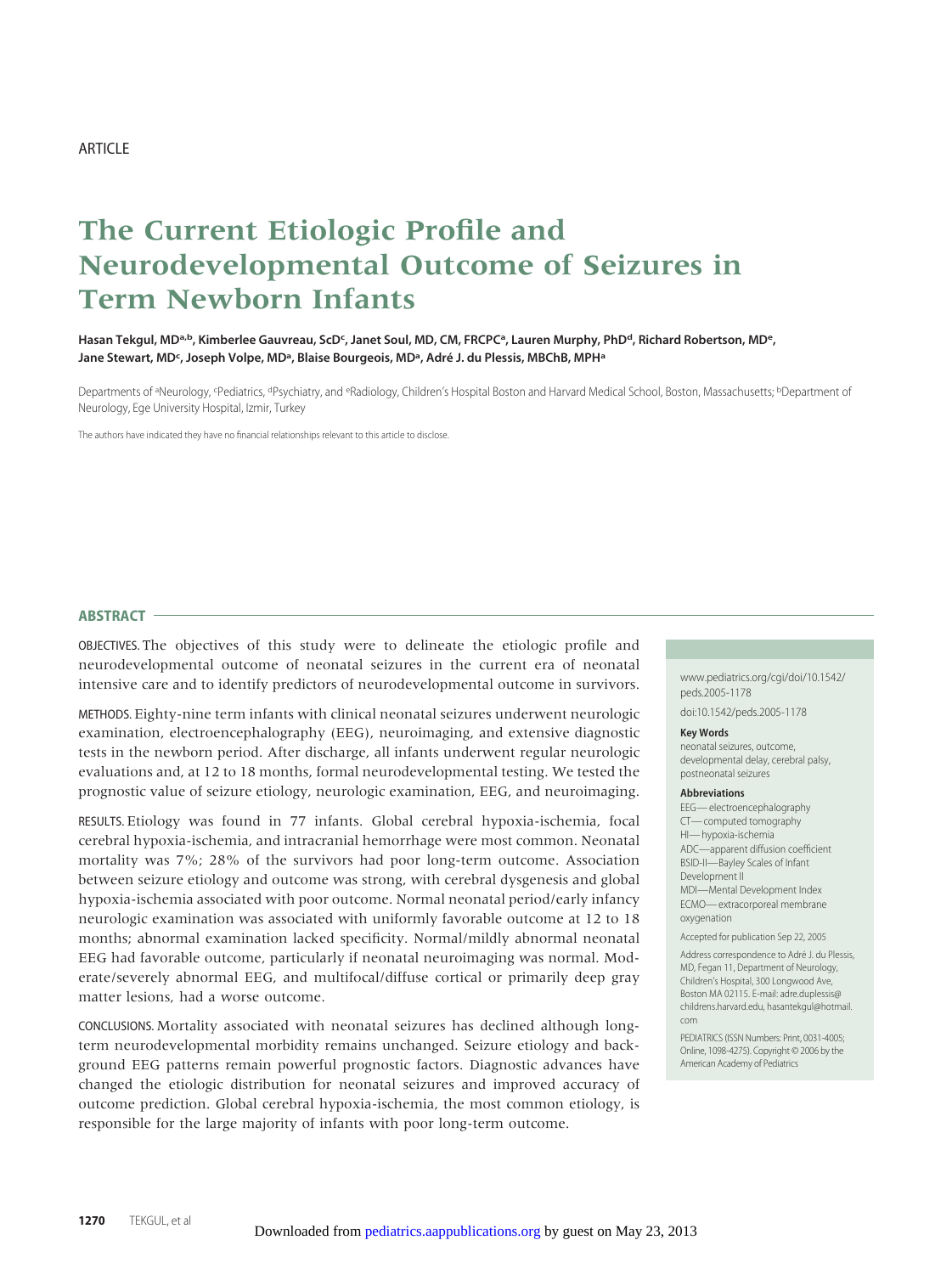SEIZURES ARE THE most common and distinctive clinical manifestation of neurologic dysfunction in the newborn infant.1 Newborn infants with seizures are at risk for neonatal death and survivors at risk for neurologic impairment, developmental delay, and later epilepsy.1–5 Despite increasingly sophisticated neonatal intensive care, clinicians managing seizures remain challenged by difficult prognostic and therapeutic questions.<sup>1,6</sup>

The changing etiologic profile of neonatal seizures over the years<sup>7-10</sup> can be ascribed to advances in several areas. Among these are significant developments in obstetric and neonatal management that have changed the spectrum of insults to which the immature brain is exposed. In addition, more accurate etiologic diagnosis has been facilitated by advances in neurodiagnostic technology, particularly brain imaging.11–14

The mortality of infants developing seizures during the neonatal period has shown a decreasing trend over time. In earlier studies, the mortality was as high as 40% but decreased in subsequent reports to  $\sim$ 20%.<sup>1,2,15–18</sup> As opposed to this increase in survival, the prevalence of long-term neurodevelopmental sequelae in survivors has remained unchanged at  $\sim$ 30%.<sup>1,15,19</sup>

Previous studies have sought to define predictors of long-term outcome in newborn infants developing seizures.20–24 The most reliable early predictors of later neurologic outcome have been the underlying etiology of the seizures and specific electroencephalography (EEG) background patterns.4,5,7,20–22,25,26

The aims of the current study were to describe the etiologic profile of neonatal seizures, the neurodevelopmental outcome, and reliable prognostic indicators of outcome for infants surviving neonatal seizures in the modern era.

# **MATERIALS AND METHODS**

#### **Patients**

Our study population included all newborn infants admitted to the NICUs of Children's Hospital and Brigham and Women's Hospital in Boston, between January 1, 1997, and March 1, 2000. Eligibility criteria were a birth gestational age  $\geq$ 37 weeks, clinical seizures in the neonatal period diagnosed by a child neurologist, EEG and neuroimaging (computed tomography [CT] and/or magnetic resonance imaging [MRI]) studies in the neonatal period, and at least 12 months of follow-up in our Neonatal Neurology Program. The diagnosis of neonatal seizures by the child neurologist is based either on direct observation of the clinical and/or EEG events in question or on the review of observations made by the neonatologists. Because we have a neurology consultation service dedicated to the NICU, the neurologists are called at the first suspicion of seizures. We identified cases through the careful review of our neonatology and neurology

databases. During the clinical evaluation of suspected seizures, it is standard practice for the child neurologist to exclude phenomena that mimic seizures in the newborn using widely accepted criteria.<sup>1</sup> For example, in cases in which myoclonic events were confined to sleep, benign neonatal sleep myoclonus was specifically excluded by clinical and EEG criteria<sup>1</sup> before infants were considered eligible for the study. We obtained prenatal, perinatal, and neonatal data by detailed review of the maternal and infant's medical charts. This study was approved by the Institutional Review Boards of Brigham and Women's Hospital and Children's Hospital Boston.

At our center, neurologists with special expertise in neonatal neurologic conditions are involved from the outset in the diagnosis and acute management of all infants with seizures. Diagnosis of clinical neonatal seizures is based on observations by the NICU staff and confirmed by the neurologist. Clinical seizures are classified according to Volpe<sup>1</sup> as subtle, clonic, tonic, and myoclonic. Although many infants had more than 1 seizure type, we assigned the single most prominent seizure type to the infant in each case. In cases in which myoclonic seizures occurred only during sleep, benign neonatal sleep myoclonus was excluded by widely accepted criteria.1 The attending neurologist performs daily neurologic examinations during the newborn period. For this study, we documented the most abnormal neurologic examination during the neonatal period.

A consistent institutional management protocol was used for neonatal seizures based on published guidelines.<sup>1</sup> Specifically, the first-line agent was intravenous phenobarbital, increased as needed to a maximum cumulative loading dose of 40 to 50 mg/kg. For refractory seizures, defined as persistent seizures despite a phenobarbital blood level of 40 to 50 mg/dL, we used intravenous phenytoin to a maximum of 20 mg/kg. As a thirdline agent for persistent seizures, we used doses of 0.05 mg/kg lorazepam. When these measures failed to control seizure activity, 100 mg intravenous pyridoxine was administered with EEG monitoring.1

#### **Etiologic Classification**

We made an etiologic diagnosis based on the clinical history and examination and a uniform protocol of special laboratory tests and imaging studies. All infants with neonatal seizures undergo early EEG and neuroimaging studies (mostly MRI). We use a consistent protocol of MRI techniques for all neonatal studies, which include conventional T1/T2-weighted studies as well as diffusion-weighted sequences. These imaging studies not only enhance the accuracy of the etiologic diagnosis, but also allow inferences about the timing of the insults. Laboratory studies included serum glucose and electrolyte levels, cerebrospinal fluid studies, and arterial blood gas and acid-base analysis. When indicated, we also measured serum ammonia, urine and serum organic and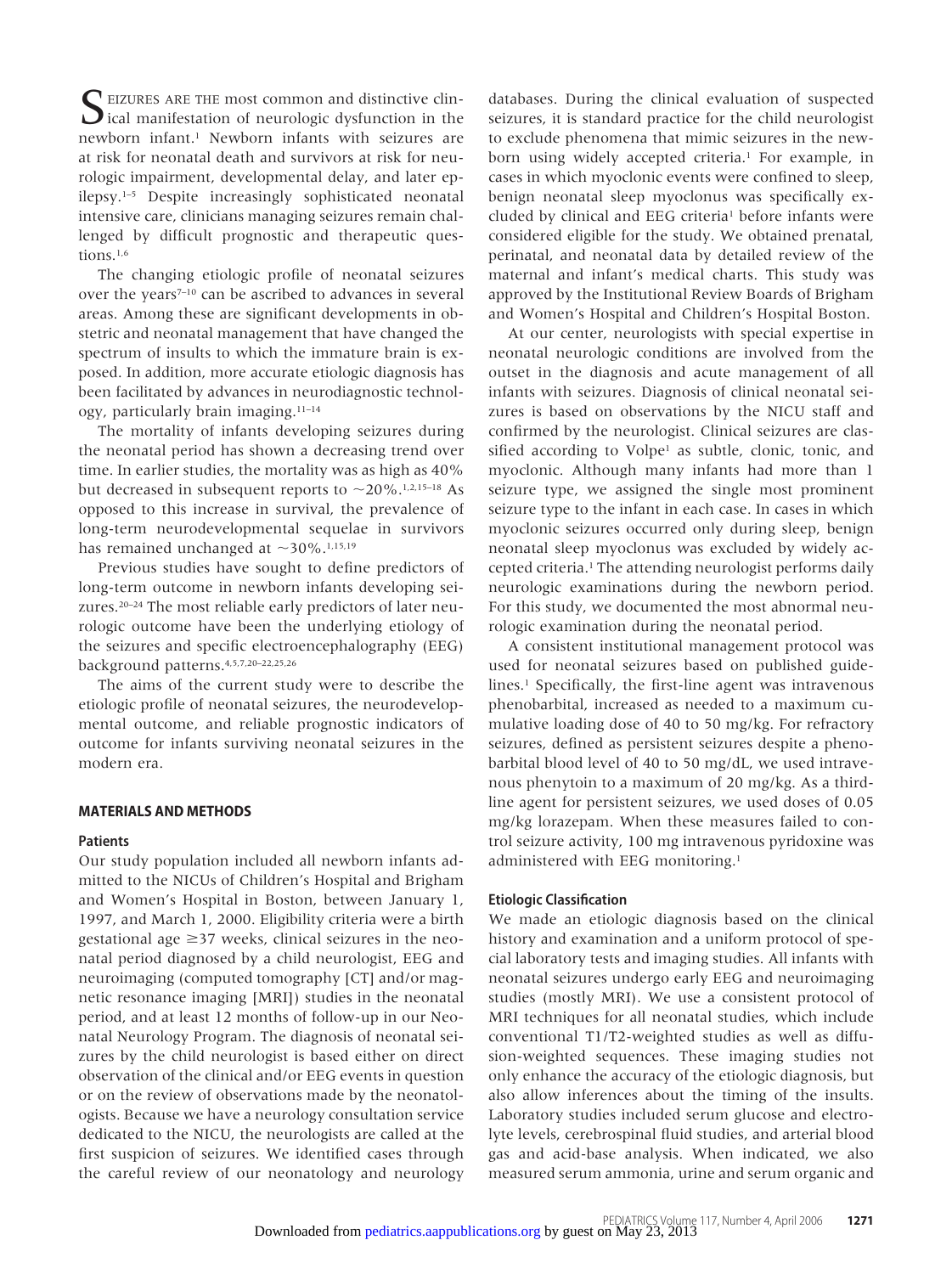amino acid analysis, lactate and pyruvate levels. Infants with thromboembolic or hemorrhagic lesions were evaluated by a battery of coagulation studies, and if thromboembolic lesions remained unexplained, these infants underwent echocardiography.

We assigned each infant to 1 of the following 9 etiologic categories: global cerebral hypoxia-ischemia (HI), focal cerebral HI, trauma/hemorrhage, cerebral dysgenesis, transient metabolic disturbances, infection/inflammation, inborn errors of metabolism, toxins, and familial/ genetic syndromes. In cases in which this comprehensive diagnostic evaluation revealed no etiology, infants were assigned to an "etiology unknown" category.

In the global cerebral HI group, we included infants with evidence for a diffuse cerebral HI insult occurring in the neonatal, intrapartum, or antepartum periods. Infants were assigned to the neonatal cerebral HI group if seizures developed after an identified postnatal acute hypoperfusion insult. The diagnosis of intrapartum cerebral HI required that 4 specific criteria be met: (1) severe metabolic acidemia ( $pH \leq 7.0$ ) on the umbilical cord or first neonatal blood sample, (2) 5-minute Apgar score of  $\leq$  6, (3) fetal distress (abnormal fetal heart rate and/or meconium-stained amniotic fluid), and (4) neonatal seizures within the first 24 hours after delivery. Fetal heart rate patterns considered abnormal were loss of variability with late decelerations and/or prolonged bradycardia. For the purposes of this study, we diagnosed antepartum cerebral HI when infants had MRI patterns typical for cerebral HI,27–30 failed to meet our criteria for intrapartum asphyxia or neonatal HI, and had other etiologies excluded. For infants with the diagnosis of global cerebral HI, the associated encephalopathy was graded as mild, moderate, or severe.31 In the focal cerebral HI group, we included infants with evidence on neuroimaging studies of vascular territory infarction(s).

The intracranial hemorrhage group included infants with extra-axial (epidural, subdural, and subarachnoid) hemorrhage or intraparenchymal hemorrhage. We did not distinguish in this classification between the various causes of hemorrhage (eg, coagulopathic, parturitional, traumatic, or idiopathic).

# **EEG Studies**

All EEG studies were recorded at the bedside using a digital portable EEG machine (Nicolet Voyageur, Nicolet Biomedical Inc, Madison, WI). All studies used the 10/20 international system of electrode placement both bipolar and referential electrode montages, recording through 17 to 21 channels for a minimum duration of 30 minutes. Infants with abnormal EEG recordings on initial studies underwent at least 1 follow-up EEG examination during the neonatal period.

All initial and follow-up EEG recordings were reviewed by 2 child neurologists (H.T. and B.B.) without knowledge of the neonatal and subsequent long-term outcome data. We graded the interictal EEG background into 4 categories of abnormality using previously published criteria22,32: Normal studies had preserved sleep state modulation and transitions; voltage, synchrony, and symmetry appropriate for age; and age-appropriate patterns (eg,  $\delta$  brushes and frontal sharp transients). Mildly abnormal recordings had preserved sleep state modulation and transitions but excessive sharp wave activity and decrease or absence of normal patterns. Moderately abnormal recordings had low voltage background activity; "dysmaturity" of more than 2 weeks for conceptional age; asymmetric voltage or frequency; excessive asynchrony for postconceptional age; and/or markedly excessive discontinuity for age. Severely abnormal recordings included those with low-voltage undifferentiated patterns; markedly discontinuous and nonreactive tracings; burst-suppression pattern, or electrocerebral inactivity. Single recordings with elements of more than 1 grade of abnormality were assigned the highest grade. Not all patients underwent prolonged recordings; therefore, to avoid bias, we did not consider electrographic seizures in our analysis.

We examined the prognostic use of the EEG background patterns by comparing long-term outcome with the worst neonatal EEG background, with the EEG background during the first 3 days (early EEG), and with the EEG background between 5 and 9 days after the onset of seizures (later EEG).

# **Neuroimaging Studies**

All MRI was performed on either a GE 1.5-Tesla 5X or LX (GE Medical Systems, Milwaukee, WI) magnetic resonance scanner using a standard quadrature head coil. Anatomic magnetic resonance was performed using sagittal and/or axial conventional spin echo T1-weighted imaging  $(TR/TE = 300/14; 4-mm slice thickness/1-mm$ gap) and axial fast spin echo T2-weighted imaging (TR/  $TE/etl = 3000/126/16$ ; 4-mm slice thickness/1-mm gap) in all neonates. Axial line scan diffusion imaging (LSDI)  $(TR/TE/b \text{ factor} = 1258/63/750; \text{nominal} 7\text{-mm} \text{ slice}$ thickness/0-mm gap) was also obtained. Isotropic diffusion-weighted images and apparent diffusion coefficient (ADC) maps were generated for each examination.

MRI studies were obtained using a departmental protocol of conventional T1/T2 techniques, proton density, and diffusion-weighted imaging. At our center, neonatal CT scan is used only when the critical clinical condition of the infant demands more rapid scanning or when MRI is not available. If the seizure etiology was identified by standard CT scan, infants did not always undergo MRI studies. All neuroimaging studies were interpreted by a single pediatric neuroradiologist (R.R.) without knowledge of the neonatal and subsequent long-term outcome data. We categorized CT and/or MRI examinations as normal or abnormal, and if abnormal, into extra- and/or intraparenchymal lesions. The MRI findings were also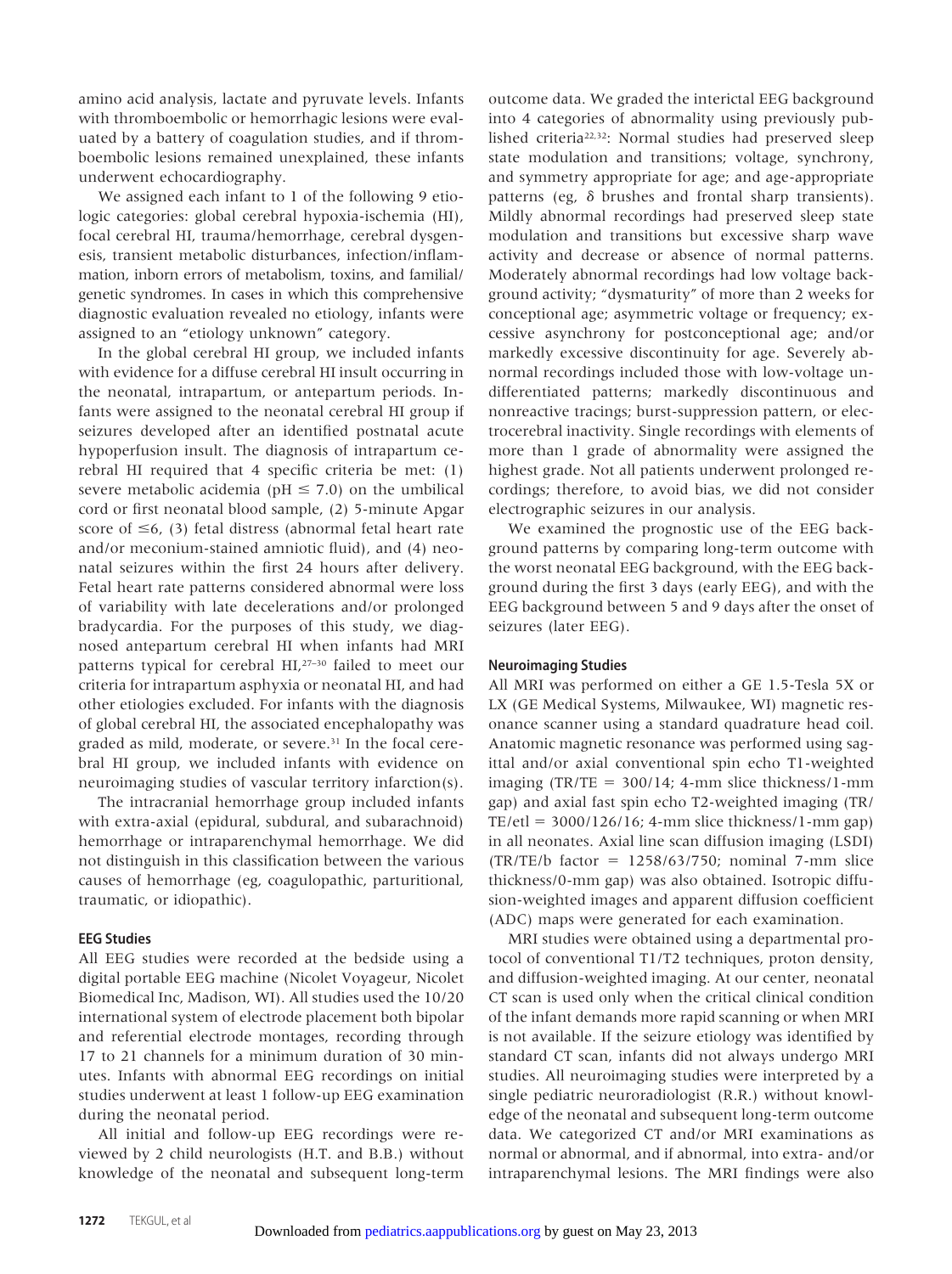classified according to the predominant pattern of abnormality, as follows: normal, extra-axial hemorrhage only, focal cortical abnormality, multifocal or diffuse cortical abnormality, and primarily deep gray matter abnormality with or without white matter abnormality.

#### **Outcome Measures**

At our center, all infants with a history of neonatal seizures are followed for at least the first year of life in the Neonatal Neurology Program where they are evaluated by a multidisciplinary team of experienced child neurologists, developmental psychologists, and physical therapists. In this study, we evaluated outcome by neurologic examination, developmental progress, and the presence of seizures after NICU discharge. All infants with neonatal seizures were evaluated on at least 3 occasions (ie, around 2 months, between 6 and 9 months, and between 12 and 18 months of age) in the Neonatal Neurology Program at Children's Hospital. At each visit, infants underwent a full neurologic examination by 1 of 2 child neurologists (A.d.P., J.S.) as well as a developmental assessment.

#### *Neurologic Examination*

During each of the neurologic examinations, we measured the head circumference, cranial nerve function, motor function, auditory function, and visual function.<sup>33</sup> Motor function was assessed by testing muscle strength, tone, posture, coordination, and reflexes (deep tendon, primitive, and postural). Motor skills were compared with those expected for age. In cases of suspected visual dysfunction, formal ophthalmology consultation was obtained. Visual impairment was diagnosed only if confirmed by ophthalmologic consultation. Neurologic function was categorized as follows: normal, if no abnormalities were identified; mild deficit, if abnormalities were present on examination but had little or no functional significance; moderate deficit, if abnormalities caused functional impairment; or severe deficit, if fulltime special assistance was required.

# *Developmental Testing*

After the first year of life, all infants underwent formal testing by an experienced developmental psychologist using the Bayley Scales of Infant Development II (BSID-II). Specifically, we used the Mental Developmental Index (MDI) of the BSID-II to measure cognitive development. We categorized MDI scores below 85 on BSID-II as indicative of delayed cognitive development.<sup>34</sup>

Postneonatal seizures were diagnosed if  $>1$  afebrile and unprovoked seizures occurred after the neonatal period.

# **Statistical Analysis**

The primary outcome variable for this study was overall outcome defined as "poor" if an infant had at least 1 of the following: moderate to severe motor deficit and/or visual impairment at the 12- to 18-month visit, significantly delayed mental performance (BSID MDI score 70), or postneonatal seizures. All other infants were considered to have a "favorable" outcome.

Patient characteristics, including EEG background activity, CT, and MRI, were compared for infants experiencing poor versus favorable outcome by using Fisher's exact test.

# **RESULTS**

# **Patient Population**

Over the 38-month study period, 116 infants developed neonatal seizures. Of these, we excluded 16 preterm infants from the study based on our entry criteria. Seven of the remaining 100 term infants died during the acute neonatal illness. Four infants left the Boston area and were lost to follow-up, precluding reliable long-term evaluation. The study therefore focused on the 89 surviving term infants (41 girls and 48 boys), ranging in gestational age from 37 to 42 weeks (median: 40 weeks), with a history of clinical seizures in the newborn period, followed in our Neonatal Neurology Program for at least 12 months. Birth weight in these infants ranged from 2050 to 4536 g (median: 3400 g). Although all infants were  $\geq$ 37 weeks in gestation at birth, 5 infants met criteria for intrauterine growth retardation. Sixty-three infants (71%) were in-born at the Brigham and Women's Hospital; of the remaining 26 infants, who were referred from surrounding centers to Children's Hospital, 7 underwent extracorporeal membrane oxygenation (ECMO) for meconium aspiration and/or persistent pulmonary hypertension.

The onset of seizures was the first day of life in 57 infants (64%), the second or third day in 18 (20%), and after 3 days in 14 (16%). Distribution of the predominant clinical seizure type was as follows: clonic (54 [61%]), tonic (17 [19%]), subtle (12 [13%]), and myoclonic (6 [7%]). Eighty-five neonates (96%) were treated with anticonvulsant medications; all 85 infants received phenobarbital, whereas 20 infants (22%) with refractory seizures received additional phenytoin or lorazepam. Anticonvulsant medication was started before the onset of EEG recording in 67 infants and after the initial EEG in 18 cases. In our NICUs, the standard protocol is to follow a loading dose of phenobarbital with maintenance doses of 3 to 5 mg/kg per day; both the onset and dosing of maintenance phenobarbital therapy are based on measured blood levels. In addition, infants are discharged on maintenance phenobarbital with decisions for ongoing therapy based on the clinical findings at 6- to 12-week neurology follow-up.

### **Etiologic Classification**

The distribution of etiologies for the neonatal seizures in our 89 term infants is presented in Table 1. The most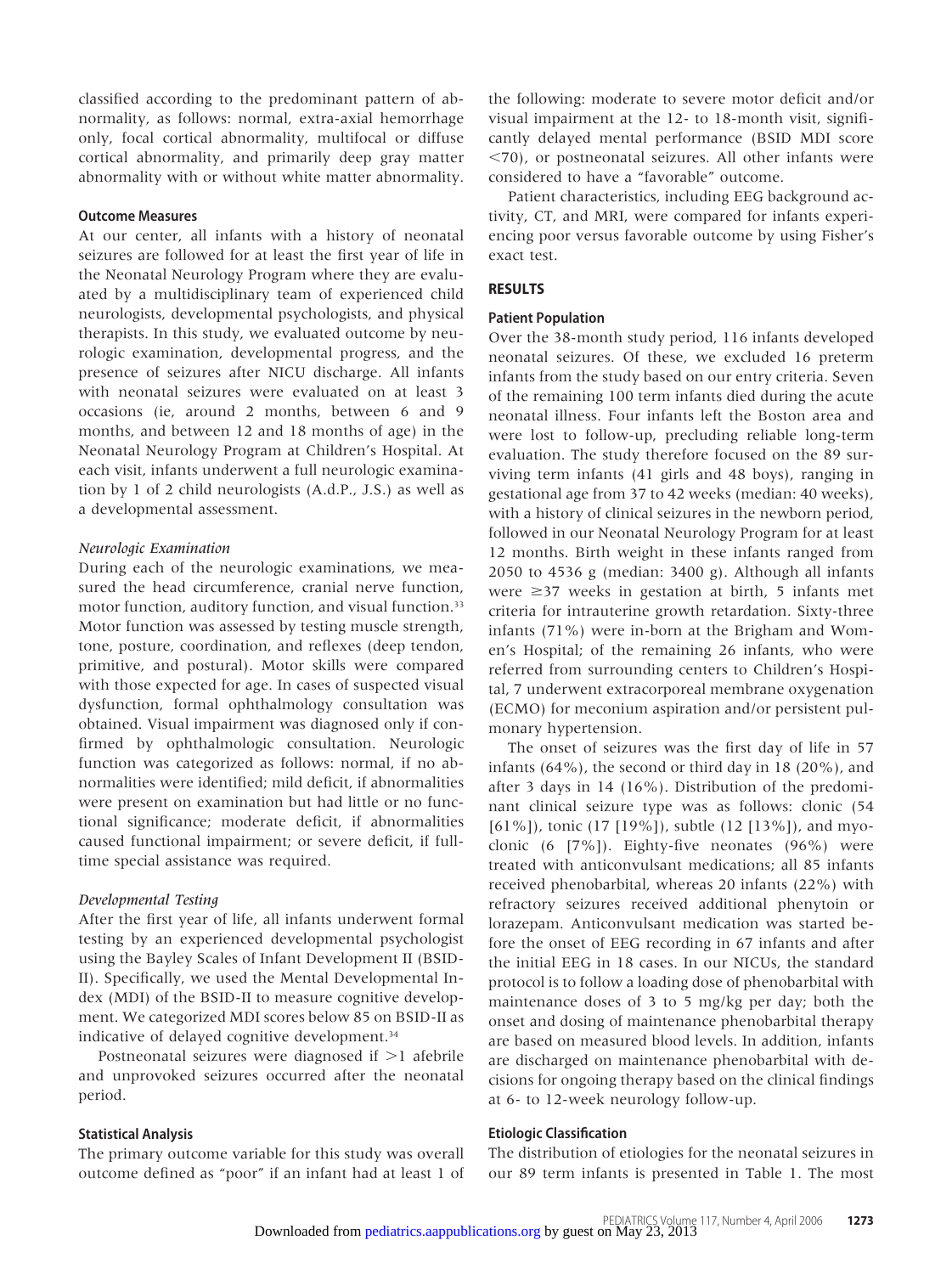## TABLE 1 **Etiologic Distribution of Clinical Neonatal Seizures (n**

**89)**

|                                                       | $n (\%)$                 |
|-------------------------------------------------------|--------------------------|
| Global cerebral HI                                    | 36(40)                   |
| Intrapartum cerebral HI                               | 23                       |
| Antepartum cerebral HI                                | 10                       |
| Postnatal cerebral HI                                 | 3                        |
| Focal cerebral HI                                     | 16(18)                   |
| Arterial infarct                                      | 13                       |
| Venous infarct                                        | 3                        |
| Intracranial hemorrhage                               | 15(17)                   |
| Extraparenchymal hemorrhage                           | 11                       |
| Intraparenchymal hemorrhage                           | 2                        |
| Combined intraparenchymal hemorrhage/extraparenchymal | $\overline{\phantom{a}}$ |
| hemorrhage                                            |                          |
| Cerebral dysgenesis                                   | 4(5)                     |
| Cortical dysplasia $+$ agenesis of corpus callosum    | 2                        |
| Congenital hydrocephalus                              | $\mathcal{P}$            |
| Transient metabolic disturbance                       | 3(3)                     |
| Hypoglycemia                                          | $\overline{\phantom{a}}$ |
| Hypocalcemia + hypomagnesemia                         | 1                        |
| Infection                                             | 3(3)                     |
| Bacterial meningitis                                  |                          |
| Herpes simplex encephalitis                           |                          |
| Enterovirus encephalitis                              |                          |
| Inborn error of metabolism                            | 1(1)                     |
| Pyridoxine dependency                                 |                          |
| Etiology unknown                                      | 11(12)                   |

common etiologies for neonatal seizures were global cerebral HI, cerebral vaso-occlusive lesions, and intracranial hemorrhage. Of note, none of our infants had toxin exposure; drug withdrawal; or familial, genetic, or syndromic causes for their seizures.

Among the 23 infants with intrapartum asphyxia, 10 had moderate and 13 had severe encephalopathy. By definition, no infant had mild encephalopathy because seizures placed infants in at least the moderate level of encephalopathy. The median 5-minute Apgar score was 5 (range:  $0-6$ ). Seventeen neonates had an umbilical cord blood  $pH \leq 7.00$ . Neonatal cerebral HI occurred in 3 infants after circulatory insufficiency secondary to severe congenital heart disease, severe respiratory failure, or cardiac arrest.

Infants with vaso-occlusive lesions or unexplained hemorrhage were evaluated for coagulopathy. The only case of suspected thrombophilia (ie, protein C deficiency) occurred in an infant with arterial stroke. Diagnoses of extraparenchymal hemorrhage included subdural (4), subarachnoid (3), and combined (4). Among infants with no identified etiology, 6 infants had seizures around the third day, whereas in the remaining 5 infants, seizures occurred after the fifth day of life. None of these infants had a known family history of neonatal seizures, and chromosomal studies for benign familial neonatal seizures were not performed.

# **Overall Neurologic Outcome**

By definition, the overall outcome was considered poor at the  $\geq$ 12-month follow-up evaluation if significant abnormalities were present on neurologic examination or cognitive testing, or if seizures recurred after NICU discharge. Table 2 summarizes the neurologic outcome of our overall group. Among the infants with a favorable outcome, 41 (64%) infants were considered normal in all areas evaluated, whereas 23 (36%) had neurologic abnormalities on examination without apparent functional impact. Among the infants with overall poor neurologic outcome, 20 had severe and 5 had moderate neurologic impairment. Details of the neurologic findings are shown in Table 2.

# **Factors Associated With Outcome**

#### *Etiologic Classification and Outcome*

Table 3 summarizes the neurologic impairment by seizure etiology. The statistical relationship between neonatal seizure etiology and poor outcome was highly significant  $(P < .001)$ .

#### *Seizure Classification and Outcome*

The relationship between the type of neonatal seizure and overall outcome did not achieve statistical significance  $(P = .12)$ . Poor outcome occurred in 8 of 17 infants (47%) with predominantly tonic seizures, 15 of

#### TABLE 2 **Summary of Neurologic Outcome at 1 Year of Age (n 89)**

|                                                                | n(%)    |
|----------------------------------------------------------------|---------|
| Overall outcome                                                |         |
| Favorable (normal/mild abnormality)                            | 64 (72) |
| Poor (moderate/marked abnormality)                             | 25(28)  |
| Abnormal neurologic examination                                | 48 (54) |
| Mild                                                           | 23(26)  |
| Moderate                                                       | 5(6)    |
| Severe                                                         | 20(22)  |
| Features of neurologic abnormality                             |         |
| Abnormal head growth                                           | 22(25)  |
| Macrocephaly                                                   | 1(1)    |
| Microcephaly                                                   | 19(21)  |
| Failing head growth                                            | 2(2)    |
| Motor impairment                                               | 47 (53) |
| Abnormal motor examination                                     | 41 (46) |
| Spastic quadriparesis                                          | 14(16)  |
| Dystonic quadriparesis                                         | 6(7)    |
| Hypotonic quadriparesis                                        | 5(6)    |
| Spastic hemiparesis                                            | 8(9)    |
| Spastic diparesis                                              | 8(9)    |
| Gross motor delay (normal examination)                         | 6(7)    |
| Visual impairment                                              | 8(9)    |
| Mild                                                           | 6(7)    |
| Severe                                                         | 2(2)    |
| Cognitive function, MDI in BSID-II (median: 88; range: 49-115) |         |
| Mental impairment (MDI $<$ 85)                                 | 34 (48) |
| Mild mental impairment (MDI 70-84)                             | 15(21)  |
| Marked mental impairment (MDI < 70)                            | 19(27)  |
| Seizures after NICU discharge                                  | 19(21)  |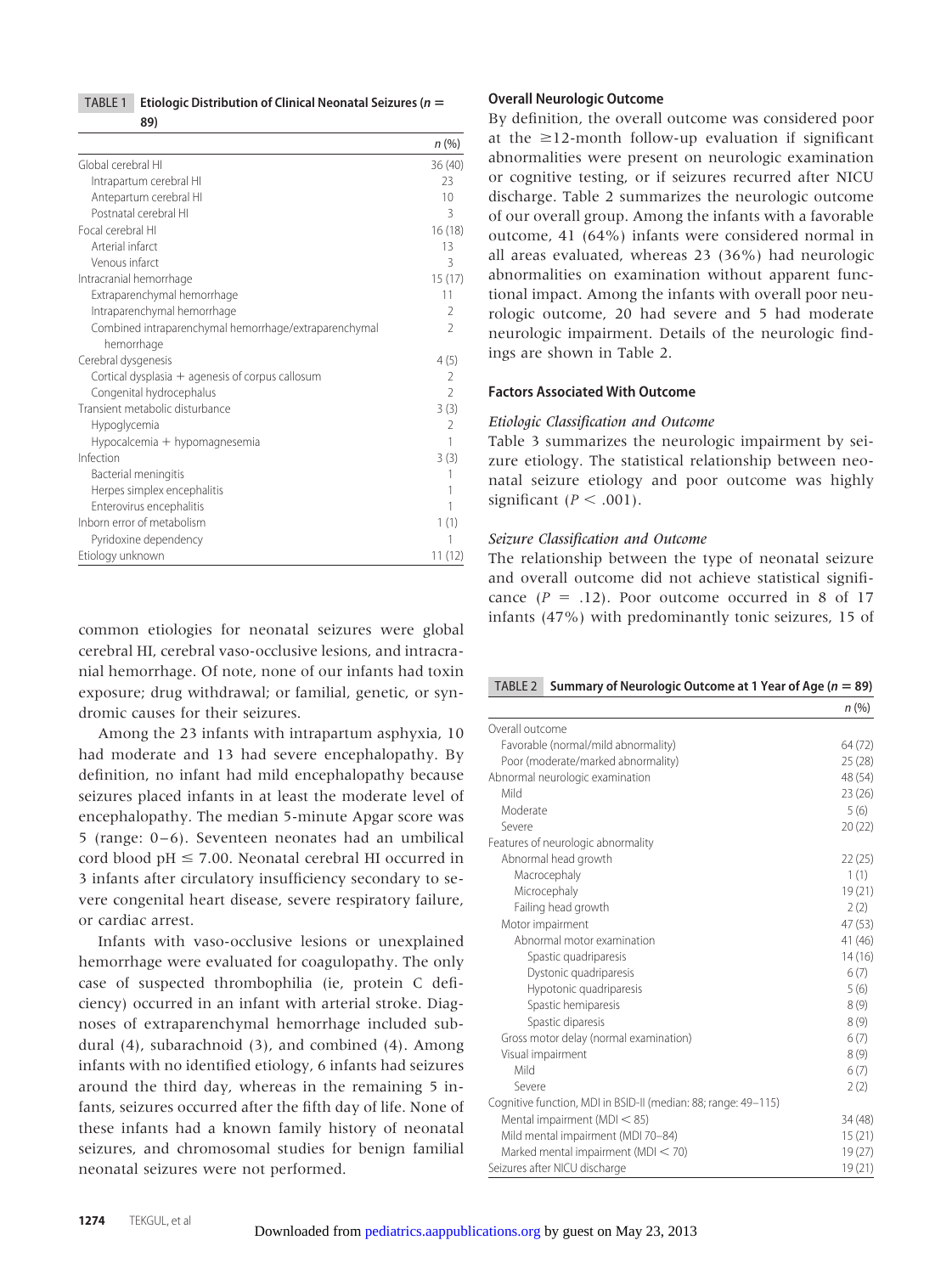#### TABLE 3 **Outcome by Etiology of Neonatal Seizures**

| Etiology (n)                        | Neurologic Impairment,<br>n(%) |         | Cognitive Impairment (MDI),<br>n(%) |                    | Seizures After Intensive Care<br>Unit Discharge, | Overall Outcome.<br>n(%) |        |
|-------------------------------------|--------------------------------|---------|-------------------------------------|--------------------|--------------------------------------------------|--------------------------|--------|
|                                     | Mild-Moderate                  | Severe  | Mild MDI<br>$70 - 84$               | Severe MDI<br>< 70 | $n$ (%)                                          | Favorable                | Poora  |
| Global HI (36)                      | 15(42)                         | 13 (36) | 6(20)                               | 13(43)             | 11(31)                                           | 18(50)                   | 18(50) |
| Focal HI $(16)$                     | 6(37)                          |         | 3(19)                               | 0                  |                                                  | 16(100)                  |        |
| Hemorrhage (15)                     | 4(27)                          | 2(13)   | 5(50)                               | 1(10)              | 3(20)                                            | 13 (87)                  | 2(13)  |
| Cerebral dysgenesis (4)             |                                |         |                                     |                    |                                                  |                          | 4(100) |
| Transient metabolic disturbance (3) |                                |         |                                     |                    |                                                  |                          |        |
| Infection (3)                       |                                |         |                                     |                    |                                                  |                          |        |
| Inborn error of metabolism (1)      |                                |         |                                     |                    |                                                  |                          |        |
| Unknown etiology (11)               |                                |         |                                     |                    |                                                  | 11(100)                  |        |

<sup>a</sup> The proportion of infants with poor outcome differs by etiologic subgroup ( $P < .001$ ).

54 infants (28%) with clonic seizures, and 2 of 12 infants (17%) with predominantly subtle seizures. None of the 6 infants with predominantly myoclonic seizures had poor outcome.

# *Neurologic Examination and Outcome*

Next we assessed the ability of the neurologic examination performed at different ages (ie, neonatal, 2 months, and 6 –9 months) to predict long-term outcome at 12 to 18 months. We found the neurologic examination to have 100% sensitivity and negative predictive value at each of these time points. Specifically, any infant with a normal neurologic examination performed by a child neurologist at these times had a favorable long-term outcome. However, the converse was not true, ie, the specificity and positive predictive values of the neurologic examination in the newborn period (39% and 39%), at 2 months age (61% and 51%), and at 6 to 9 months (62% and 52%) were all low.

#### *Neonatal EEG Studies and Outcome*

The relationship between the most abnormal neonatal EEG studies and neurologic outcome is summarized in Tables 4 and 5. All infants with clinical neonatal seizures underwent EEG recordings between 1 and 14 days of age (median: 2 days). Of the 89 infants, 55 (62%) had at least 1 follow-up EEG during the neonatal period. Seventy-three patients (82%) had at least 1 abnormal EEG recording. Twenty-nine infants (33%) had electrographic seizures on at least 1 EEG.

The EEG background activity on the most abnormal neonatal study was a powerful predictor of overall outcome ( $P < .001$ ). Normal or mildly abnormal EEG background was associated with a favorable outcome in 42 of 47 infants (89%), whereas 36% of infants with a moderately abnormal background and 82% with severely abnormal EEG background had a poor outcome. Interestingly, 18% of infants with severely abnormal EEG background had favorable outcomes. Conversely, in 3 of

| nye                                  |         |                    |               |         |
|--------------------------------------|---------|--------------------|---------------|---------|
|                                      | Total,  | Favorable Outcome, | Poor Outcome, | Ρ       |
|                                      | n(%)    | n                  | n             |         |
| EEG background activity ( $n = 89$ ) |         |                    |               | < 0.001 |
| Normal                               | 21(24)  | 17                 | 4             |         |
| Mildly abnormal                      | 26(29)  | 25                 |               |         |
| Moderately abnormal                  | 31(35)  | 20                 | 11            |         |
| Severely abnormal                    | 11(12)  | 2                  | 9             |         |
| Neuroimaging (CT/MRI) ( $n = 89$ )   |         |                    |               | < 0.001 |
| Normal                               | 19(21)  | 18                 |               |         |
| Extraparenchymal                     | 11(12)  | 10                 |               |         |
| Parenchymal                          | 59 (66) | 35                 | 24            |         |
| MRI alone ( $n = 73$ )               |         |                    |               | < 0.001 |
| Normal                               | 16(23)  | 16                 |               |         |
| Extraparenchymal lesion              | 5(7)    | 4                  |               |         |
| Parenchymal: cerebral cortex         |         |                    |               |         |
| Focal cortical                       | 14 (19) | 14                 | 0             |         |
| Multifocal/diffuse cortical          | 19(26)  |                    | 12            |         |
| Parenchymal: deep gray matter nuclei | 19 (26) | 8                  | 11            |         |

TABLE 4 **Relationship Among Neonatal EEG, Neuroimaging (CT, MRI), and Overall Outcome at 1 Year of Age**

CT indicates computed tomography; MRI: magnetic resonance imaging.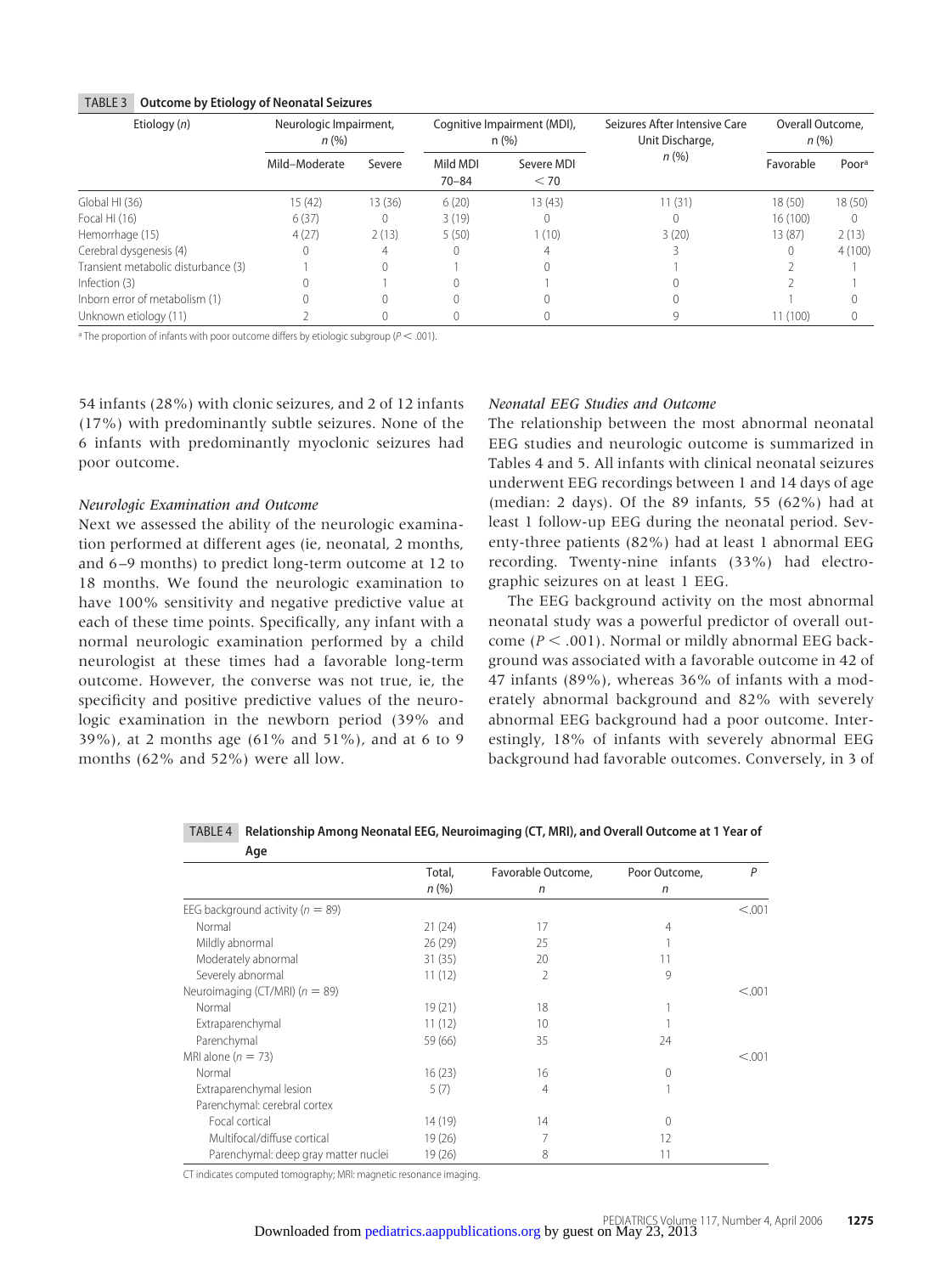TABLE 5 **Outcome After Global Cerebral HI (n 36): Predictive Value of EEG Background (Most Abnormal EEG and After 1 Week) and MRI Findings**

| <b>EEG Background Activity</b>     | $n (\%)$ | Favorable<br>Outcome | Poor<br>Outcome | Р   |
|------------------------------------|----------|----------------------|-----------------|-----|
| Most abnormal EEG ( $n = 36$ )     |          |                      |                 | .02 |
| Normal/mildly abnormal             | 14 (39)  | 11                   | ζ               |     |
| Moderate/severe abnormality        | 22(61)   |                      | 15              |     |
| 1-week EEG $(n = 27)$              |          |                      |                 | .12 |
| Normal/mildly abnormal             | 14(52)   | 8                    | 6               |     |
| Moderate/severe abnormality        | 13(48)   | ζ                    | 10              |     |
| MRI findings ( $n = 32$ )          |          |                      |                 | 06. |
| Normal                             | 4(13)    | 4                    |                 |     |
| Extraparenchymal lesion            | Ω        |                      |                 |     |
| Focal cortical lesion              | 0        |                      |                 |     |
| Multifocal/diffuse cortical lesion | 13 (41)  | 6                    | 7               |     |
| Deep gray matter nuclei            | 15(47)   |                      | 10              |     |

4 infants with normal EEG background patterns but poor outcome, MRI studies showed injury confined to the deep gray matter. When comparing normal/mildly abnormal versus moderate/severe EEG background abnormality, we found that EEG predicted outcome with a sensitivity of 80% and specificity of 66%.

Next we performed stratified analyses by etiologic classification to determine the added prognostic value of EEG background for each etiologic subgroup. The relationship between EEG background activity on the most abnormal neonatal study and outcome was examined for each etiologic class separately and was statistically significant for global HI only (83% poor outcome if moderate/severe background vs 17% if normal/mild; *P* - .02). Within the focal HI, intracranial hemorrhage, and unknown categories, the prognosis was good regardless of EEG background; other categories contained few infants.

Within the global HI group, we also compared the prognostic use of background EEG activity on early (days 1–3) EEG studies ( $n = 33$ ); later (5–9 days) studies ( $n =$ 27); and the study with the most abnormal neonatal EEG background ( $n = 36$ ). We found the most abnormal EEG recording to be predictive of the overall outcome in these infants ( $P = .02$ ); we found no difference in prognostic value between the early and later EEG studies.

# *Neonatal Neuroimaging and Outcome*

The relationship between the neonatal neuroimaging studies and neurologic outcome is summarized in Tables 4 and 5. All 89 infants underwent brain imaging studies (CT and/or MRI) in the acute period (median age: 5 days). Seventy-three (82%) had at least 1 MRI, whereas 16 (18%) required only CT scans. Imaging studies were normal in 19 infants (21%), 2 of whom had only CT scans. Eleven infants (12%) had extraparenchymal lesions only, whereas 59 infants (66%) had parenchymal lesions.

Not unexpectedly, infants with abnormal neuroradiologic studies (CT/MRI) were more likely to have a poor outcome than those with normal studies (36% vs 1%; *P* - .001). Only 1 infant with normal brain imaging had a poor outcome. Furthermore, infants with parenchymal brain injury were more likely to have poor outcome than those with normal studies or those with extraparenchymal injury (41% vs 0% and 9%;  $P < .001$ ). The predictive value of MRI abnormalities was evaluated in the 73 infants with such studies. Multifocal/diffuse cortical lesions or primarily deep gray matter involvement on MRI were strongly associated with poor outcome. Outcome was favorable in infants with MRI studies that either were normal or showed extraparenchymal or focal cortical lesions.

#### **DISCUSSION**

Important diagnostic and therapeutic advances have entered the practice of neonatal intensive care in recent years. The principal aim of this study was to assess the impact of these advances on the etiology and outcome of neonatal seizures. We found certain striking differences between our population and those from previous studies, whereas in other respects, there was little if any change. The mortality associated with neonatal seizures in our infants was substantially lower than in earlier studies; in fact, the 7% mortality in our study is less than half that reported 2 decades ago.<sup>1,3,18</sup> The improved survival of infants with neonatal seizures in our study likely reflects advances in neonatal critical care over time, including the advent of life-support techniques such as ECMO, a rescue technique used in 7 (7.8%) of our infants. Conversely, the 28% prevalence of adverse long-term outcome and the 20% rate of later seizure recurrence<sup>35</sup> in our survivors are essentially unchanged from earlier studies.<sup>1,3,18</sup>

The large majority of seizures in our population was symptomatic of an identifiable cause from a broad spectrum of etiologies. In fact, the number of infants without identified etiologies was significantly lower than in previous studies.8,24 In addition, there were clear differences in the relative distribution of seizures in the various etiologic categories.7,10,24

Cerebral HI has been the leading cause for neonatal seizures in most previous studies, although the incidence has varied, likely as a result of the inconsistent diagnostic criteria used. Although global cerebral HI remains the most common etiology for seizures in our study, there are distinct differences from previous reports.1,8,9,36,37 First, intrapartum asphyxia was less frequently implicated in our study,1,3,14,18,38,39 possibly because of improved obstetric management and the relatively more stringent diagnostic criteria for intrapartum asphyxia in our study.31 Second, we diagnosed antepartum HI in a number of our infants, a diagnosis facilitated by the superior tissue resolution of MRI that allowed detection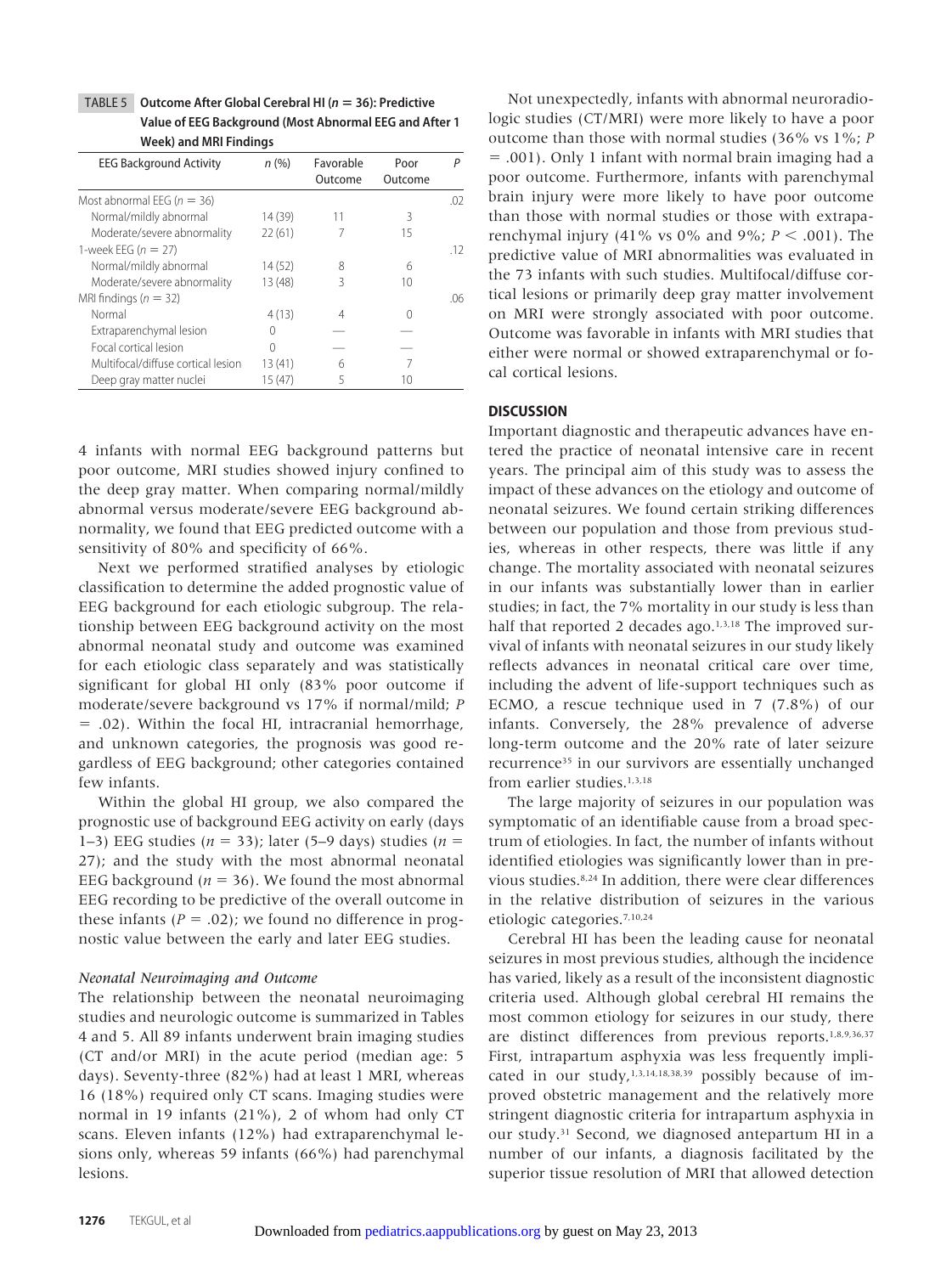of topographic patterns of injury14,27,28,40–46 typical for global cerebral HI insults in animals<sup>47,48</sup> and at autopsy.<sup>49</sup> Infants were diagnosed with antepartum HI if they had these characteristic MRI patterns but failed to meet our criteria for intrapartum asphyxia, and no other cause was identified. In these infants, it is assumed that a transient global cerebral HI insult in the late antepartum period had resolved with sufficient time for recovery of, for example, metabolic acidosis before delivery.

The increased sensitivity of recent neuroimaging techniques has had other important repercussions.<sup>50,51</sup> In addition to reducing the frequency of seizures with unknown etiology, techniques such as diffusion-weighted MRI have enhanced the diagnosis of focal cerebral HI, particularly during the early stages of infarction when techniques such as CT scan, and even conventional MRI, may fail to identify the lesion. As experience accrues with other in vivo techniques such as proton magnetic resonance spectroscopy  $(^1H-MRS)$ , the accuracy of diagnosis for cerebral HI and certain metabolic diseases is likely to be enhanced further.12,52–54

In our study, acute transient metabolic disturbances and central nervous system infections were less commonly implicated as the cause of neonatal seizures than in earlier studies.<sup>8,55-57</sup> In fact, seizures caused by transient metabolic disturbances (eg, hypoglycemia and electrolyte disturbances) show a 10-fold decrease compared with other reports over the past 30 years.<sup>55-57</sup> It is likely that improved neonatal intensive care is at least partly responsible for this trend, just as improved maternal and neonatal antimicrobial strategies are likely a reason for the marked decrease in seizures resulting from central nervous system infections.

As in earlier reports, the strongest early predictors of long-term outcome in our study were the underlying seizure etiology and EEG background patterns.<sup>1,10,24,58</sup> Etiologies associated with poor outcome included cerebral dysgenesis, global cerebral HI, and central nervous system infection. Conversely, infants with focal cerebral HI, transient metabolic disturbances, or idiopathic seizures had an almost universally favorable outcome. The more favorable outcome in our infants with posthemorrhagic seizures may reflect the exclusion of premature infants from our study. We found no significant relationship between the predominant clinical seizure type and outcome. This finding differs from other reports in which generalized tonic<sup>19,59</sup> and subtle seizures<sup>9</sup> have been associated with a worse outcome. The reasons for this are not certain, but one important difference between our study and these others is the fact that our study was confined to term infants, whereas these others included both preterm and term infants. Not only are generalized tonic seizures more common in the preterm infant, but they are also associated with major structural lesions such as severe intraventricular hemorrhage and hence with a worse outcome.

The prognostic value of the neurologic examination in infants is difficult to evaluate across studies because of inconsistencies in examiner expertise, diagnostic criteria, and timing of the examinations.4,5,18,20,35,60–62 In our study, all neonatal examinations were performed daily by the attending neurologist. After ICU discharge, a consistent team of neurologists, physical therapists, and developmental psychologists in our Neonatal Neurology Program performed comprehensive evaluations at regular intervals. With this approach, we found that a normal neurologic examination during the neonatal period and early infancy predicted a uniformly favorable outcome between 12 and 18 months; conversely, an abnormal examination at these times was an unreliable predictor. Background EEG abnormalities of moderate to severe grades were strong predictors of poor outcome, as in earlier reports.20,22,32 However, in our study, these background EEG patterns provided significant added value to prognostic power over etiology only in the global HI group, in which the most abnormal EEG background regardless of its postnatal timing was the best predictor. In fact, unlike previous reports, we found no use in considering rate of EEG recovery in infants with seizures after global HI; specifically, there was no difference in prognostic value between the early and late studies. All but 1 infant with normal neonatal brain imaging and all infants with focal cortical infarcts had a favorable longterm outcome, whereas infants with deep gray matter lesions or multifocal/diffuse cortical lesions invariably had a poor outcome.

Our findings raise several important questions. First, although our data suggest that recent advances in neonatal care are associated with a promising decrease in the mortality of infants with neonatal seizures, the longterm neurologic morbidity in survivors remains substantial and unchanged from earlier studies. Potentially, this trend is the result of sicker infants with previously lethal insults now surviving the acute illness only to manifest adverse neurologic sequelae later. Another possibility is that seizures themselves are causing brain injury despite improved overall life-support measures. Whether seizures cause additional injury to the immature brain over that attributable to the underlying etiology remains controversial.63–71 Some studies have suggested that the immature brain is remarkably resistant to injury by even prolonged seizures.<sup>63-68,72</sup> Conversely, others have shown that when cerebral energy metabolism has previously been compromised by, for example, cerebral HI, ongoing seizures may contribute directly to the ultimate brain injury.73–78 The enormous importance of this latter finding relates to our findings not only that cerebral HI insults are the leading cause of neonatal seizures, but also that 70% of infants with adverse long-term outcome had cerebral HI as the cause of neonatal seizures. This would suggest that particular urgency is warranted in controlling seizures after global HI insults. Unfortu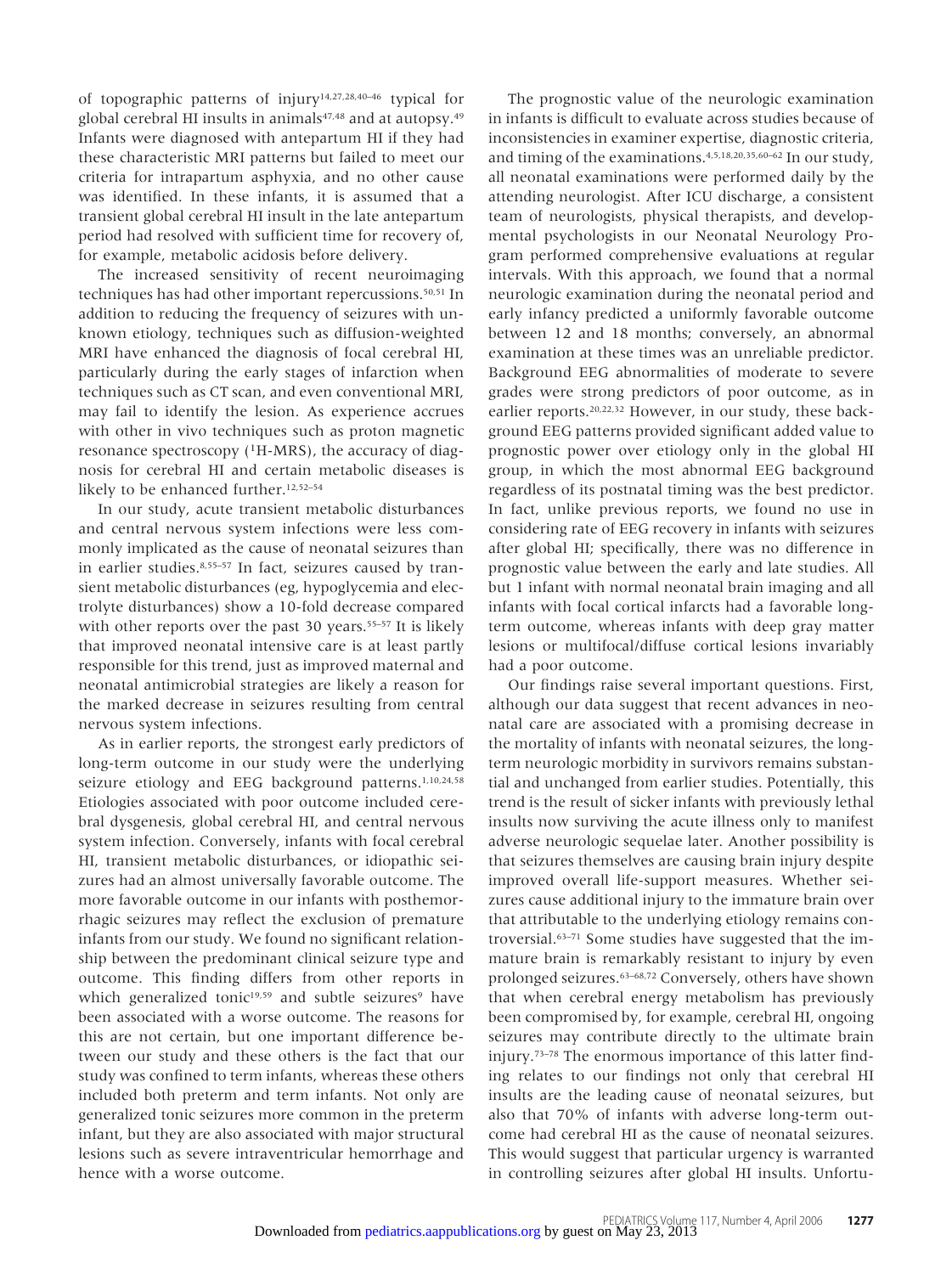nately, it is well known that post-HI seizures in the newborn are particularly refractory to conventional anticonvulsant agents,<sup>6</sup> even at high doses.<sup>79</sup> Recent data suggest that induced moderate hypothermia<sup>80</sup> may provide effective neuroprotection against cerebral HI injury. However, in animal studies, this neuroprotection depends on the initiation of hypothermia before the onset of seizures, which may herald closure of the therapeutic window.81 For all of these reasons, the future reduction of long-term neurologic deficits in this population will require rapid and accurate diagnostic evaluation to identify the asphyxiated fetus and newborn followed by urgent treatment with agents that demonstrate neuroprotective efficacy in clinical trials.

#### **ACKNOWLEDGMENTS**

Dr Tekgul is a recipient of grant in scope of the North Atlantic Treaty Organization Science Fellowship Program by the Scientific and Technical Research Council of Turkey. We thank the LifeBridge Fund for support of this work.

#### **REFERENCES**

- 1. Volpe JJ. Neonatal seizures. In: *Neurology of the Newborn*. Philadelphia, PA: WB Saunders; 2001:178 –214
- 2. Andre M, Matisse N, Vert P. Prognosis of neonatal seizures. In: Wasterlain C, Vert P, eds. *Neonatal Seizures*. New York, NY: Raven Press; 1990:61-67
- 3. Scher MS, Aso K, Beggarly ME, Hamid MY, Steppe DA, Painter MJ. Electrographic seizures in preterm and full-term neonates: clinical correlates, associated brain lesions, and risk for neurologic sequelae. *Pediatrics.* 1993;91:128 –134
- 4. Bye AM, Cunningham CA, Chee KY, Flanagan D. Outcome of neonates with electrographically identified seizures, or at risk of seizures. *Pediatr Neurol.* 1997;16:225–231
- 5. Legido A, Clancy RR, Berman PH. Neurologic outcome after electroencephalographically proven neonatal seizures. *Pediatrics.* 1991;88:583–596
- 6. Painter MJ, Scher MS, Stein AD, et al. Phenobarbital compared with phenytoin for the treatment of neonatal seizures. *N Engl J Med.* 1999;341:485– 489
- 7. Rose AL, Lombroso CT. A study of clinical, pathological, and electroencephalographic features in 137 full-term babies with a long-term follow-up. *Pediatrics.* 1970;45:404 – 425
- 8. Kellaway P, Hrachovy RA. Status epilepticus in newborns: a perspective on neonatal seizures. *Adv Neurol.* 1983;34:93–99
- 9. Mizrahi EM, Kellaway P. Characterization and classification of neonatal seizures. *Neurology.* 1987;37:1837–1844
- 10. Mizrahi EM, Plouin P, Kellaway P. Neonatal seizures. In: Engel JJ, Pedley TA, eds. *Epilepsy: A Comprehensive Textbook*. Philadelphia, PA: Lippincott-Raven; 1997:647-663
- 11. Mercuri E, Cowan F, Rutherford M, Acolet D, Pennock J, Dubowitz L. Ischaemic and haemorrhagic brain lesions in newborns with seizures and normal Apgar scores. *Arch Dis Child Fetal Neonatal Ed.* 1995;73:F67–F74
- 12. Barkovich AJ, Westmark KD, Bedi HS, Partridge JC, Ferriero DM, Vigneron DB. Proton spectroscopy and diffusion imaging on the first day of life after perinatal asphyxia: preliminary report. *AJNR Am J Neuroradiol.* 2001;22:1786 –1794
- 13. Barkovich AJ, Chuang SH, Norman D. MR of neuronal migration anomalies. *AJR Am J Roentgenol.* 1988;150:179 –187
- 14. Leth H, Toft PB, Herning M, Peitersen B, Lou HC. Neonatal

seizures associated with cerebral lesions shown by magnetic resonance imaging. *Arch Dis Child Fetal Neonatal Ed.* 1997;77: F105–F110

- 15. Lombroso CT. Prognosis in neonatal seizures. *Adv Neurol.* 1983; 34:101–113
- 16. Dennis J. Neonatal convulsions: aetiology, late neonatal status and long-term outcome. *Dev Med Child Neurol.* 1978;20: 143–148
- 17. Keith HM. Convulsions in children under three years of age: a study of prognosis. *Mayo Clin Proc.* 1964;39:895–907
- 18. Andre M, Matisse N, Vert P, Debruille C. Neonatal seizures: recent aspects. *Neuropediatrics.* 1988;19:201–207
- 19. Bergman I, Painter M, Hirsch R, Crumrine P, David R. Outcome in neonates with convulsions treated in an intensive care unit. Ann Neurol. 1983;14:642-647
- 20. Rowe JC, Holmes GL, Hafford J, et al. Prognostic value of the electroencephalogram in term and preterm infants following neonatal seizures. *Electroencephalogr Clin Neurophysiol.* 1985;60: 183–196
- 21. Holmes G, Rowe J, Hafford J, Schmidt R, Testa M, Zimmerman A. Prognostic value of the electroencephalogram in neonatal asphyxia. *Electroencephalogr Clin Neurophysiol.* 1982;53:60 –72
- 22. Holmes GL, Lombroso CT. Prognostic value of background patterns in the neonatal EEG. *J Clin Neurophysiol.* 1993;10: 323–352
- 23. Wical BS. Neonatal seizures and electrographic analysis: evaluation and outcomes. *Pediatr Neurol.* 1994;10:271–275
- 24. Lombroso CT. Neonatal seizures: a clinician's overview. *Brain Dev.* 1996;18:1–28
- 25. Holden KR, Mellits ED, Freeman JM. Neonatal seizures. I. Correlation of prenatal and perinatal events with outcomes. *Pediatrics.* 1982;70:165–176
- 26. Mellits ED, Holden KR, Freeman JM. Neonatal seizures. II. A multivariate analysis of factors associated with outcome. *Pediatrics.* 1982;70:177–185
- 27. Barkovich AJ, Westmark K, Partridge C, Sola A, Ferriero DM. Perinatal asphyxia: MR findings in the first 10 days. *AJNR Am J Neuroradiol.* 1995;16:427– 438
- 28. Barkovich AJ, Hajnal BL, Vigneron D, et al. Prediction of neuromotor outcome in perinatal asphyxia: evaluation of MR scoring systems. *AJNR Am J Neuroradiol.* 1998;19:143–149
- 29. Barkovich AJ. Brain and spine injuries in infancy and childhood: diffuse ischemic brain injury. In: *Pediatric Neuroimaging*. 4th ed. Philadelphia, PA: Lippincott Williams & Wilkins; 2005:203–244
- 30. Martin E, Barkovich AJ. Magnetic resonance imaging in perinatal asphyxia. *Arch Dis Child Fetal Neonatal Ed.* 1995;72: F62–F70
- 31. Volpe JJ. Hypoxic-ischemic encephalopathy: clinical aspects. In: *Neurology of the Newborn.* Philadelphia, PA: WB Saunders; 2001:331–394
- 32. Laroia N, Guillet R, Burchfiel J, McBride MC. EEG background as predictor of electrographic seizures in high-risk neonates. *Epilepsia.* 1998;39:545–551
- 33. Nellhaus G. Head circumference from birth to eighteen years: practical composite international and interracial graphs. *Pediatrics.* 1968;41:106 –114
- 34. Bayley N. *Bayley Scales of Infant Development*. 2nd ed. San Antonio, TX: Psychological Corp; 1993
- 35. Clancy RR, Legido A. Postnatal epilepsy after EEG-confirmed neonatal seizures. *Epilepsia.* 1991;32:69 –76
- 36. Kellaway P, Mizrahi EM. Clinical, electroencephalographic, therapeutic, and pathophysiologic studies of neonatal seizures. In: Wasterlain CG, Vert P, eds. *Neonatal Seizures: Pathophysiology and Pharmacologic Management*. New York, NY: Raven; 1990: 1–13
- 37. Mizrahi EM, Kellaway P. Etiology. In: *Diagnosis and Manage-*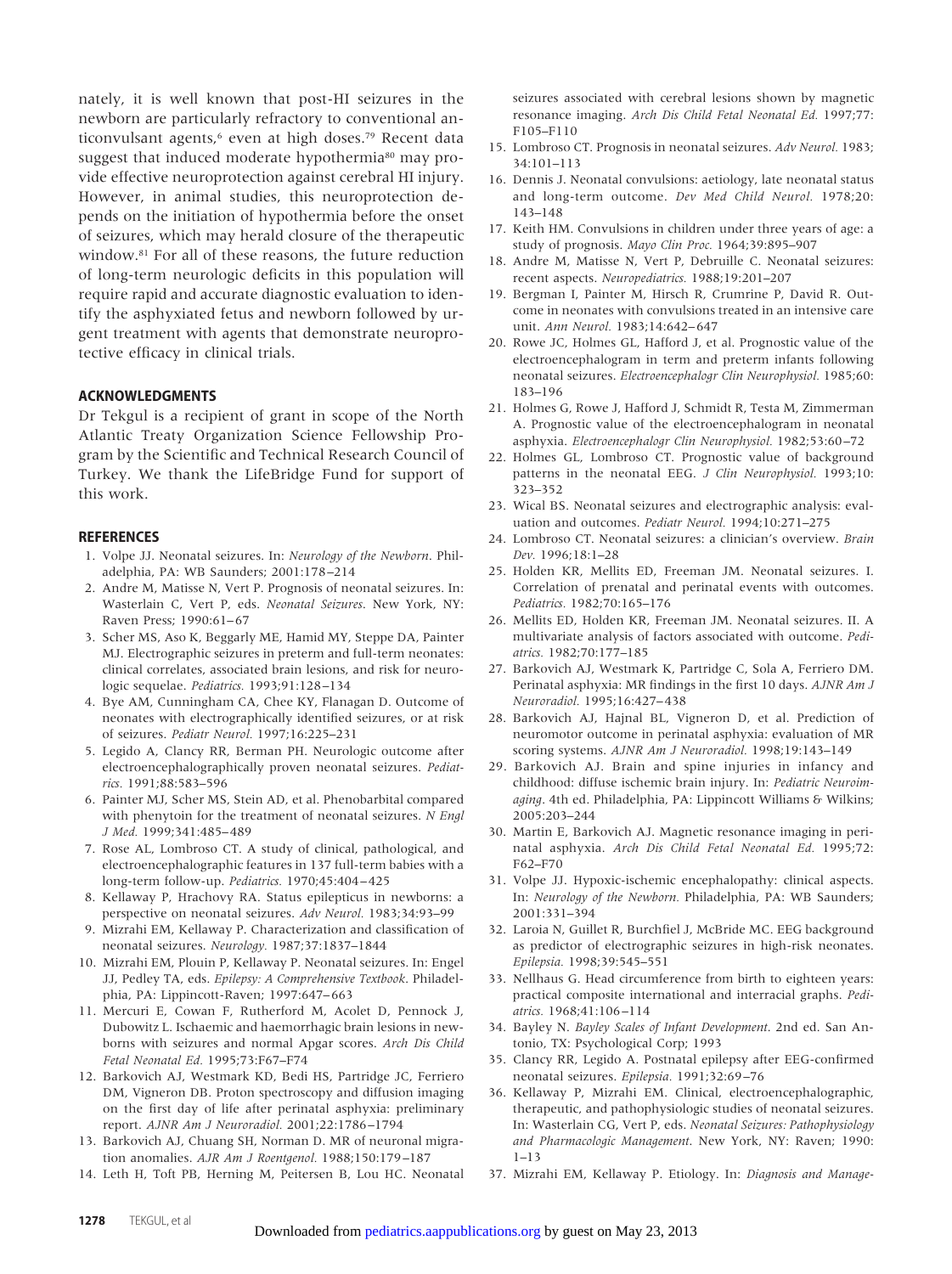*ment of Neonatal Seizures*. Philadelphia, PA: Lippincott-Raven; 1997:47– 60

- 38. Calciolari G, Perlman JM, Volpe JJ. Seizures in the neonatal intensive care unit of the 1980s: types, etiologies, timing. *Clin Pediatr (Phila).* 1988;27:119 –123
- 39. Ronen GM, Penney S, Andrews W. The epidemiology of clinical neonatal seizures in Newfoundland: a population-based study. *J Pediatr.* 1999;134:71–75
- 40. Cowan F, Rutherford M, Groenendaal F, et al. Origin and timing of brain lesions in term infants with neonatal encephalopathy. *Lancet.* 2003;361:736 –742
- 41. Biagioni E, Mercuri E, Rutherford M, et al. Combined use of electroencephalogram and magnetic resonance imaging in fullterm neonates with acute encephalopathy. *Pediatrics.* 2001; 107:461– 468
- 42. Rutherford MA, Pennock JM, Schwieso JE, Cowan FM, Dubowitz LM. Hypoxic ischaemic encephalopathy: early magnetic resonance imaging findings and their evolution. *Neuropediatrics.* 1995;26:183–191
- 43. Barkovich AJ. MR and CT evaluation of profound neonatal and infantile asphyxia. *AJNR Am J Neuroradiol.* 1992;13:959 –972; discussion 973–975
- 44. Roland EH, Poskitt K, Rodriguez E, Lupton BA, Hill A. Perinatal hypoxic-ischemic thalamic injury: clinical features and neuroimaging. *Ann Neurol.* 1998;44:161–166
- 45. Barkovich AJ, Truwit CL. Brain damage from perinatal asphyxia: correlation of MR findings with gestational age. *AJNR Am J Neuroradiol.* 1990;11:1087–1096
- 46. Pasternak JF, Gorey MT. The syndrome of acute near-total intrauterine asphyxia in the term infant. *Pediatr Neurol.* 1998; 18:391–398
- 47. Myers RE. Two patterns of perinatal brain damage and their conditions of occurrence. *Am J Obstet Gynecol.* 1972;112: 246 –276
- 48. Myers RE. Four patterns of perinatal brain damage and their conditions of occurrence in primates. *Adv Neurol.* 1975;10: 223–234
- 49. Leech R, Alvord E. Anoxic-ischemic encephalopathy in the human neonatal period: the significance of brain stem involvement. *Arch Neurol.* 1977;34:109 –113
- 50. Bangert BA. Magnetic resonance techniques in the evaluation of the fetal and neonatal brain. *Semin Pediatr Neurol.* 2001;8: 74 – 88
- 51. Cowan FM, Pennock JM, Hanrahan JD, Manji KP, Edwards AD. Early detection of cerebral infarction and hypoxic ischemic encephalopathy in neonates using diffusion-weighted magnetic resonance imaging. *Neuropediatrics.* 1994;25:172–175
- 52. Zarifi MK, Astrakas LG, Poussaint TY, Plessis Ad A, Zurakowski D, Tzika AA. Prediction of adverse outcome with cerebral lactate level and apparent diffusion coefficient in infants with perinatal asphyxia. *Radiology.* 2002;225:859 – 870
- 53. Soul JS, Robertson RL, Tzika AA, du Plessis AJ, Volpe JJ. Time course of changes in diffusion-weighted magnetic resonance imaging in a case of neonatal encephalopathy with defined onset and duration of hypoxic-ischemic insult. *Pediatrics.* 2001; 108:1211–1214
- 54. Pavlakis SG, Kingsley PB, Harper R, et al. Correlation of basal ganglia magnetic resonance spectroscopy with Apgar score in perinatal asphyxia. *Arch Neurol.* 1999;56:1476 –1481
- 55. Keen JH. Significance of hypocalcaemia in neonatal convulsions. *Arch Dis Child.* 1969;44:356 –361
- 56. Friedman M, Hatcher G, Watson L. Primary hypomagnesaemia with secondary hypocalcaemia in an infant. *Lancet.* 1967; 1(7492):703–705
- 57. Griffiths AD. Association of hypoglycaemia with symptoms in the newborn. *Arch Dis Child.* 1968;43:688 – 694
- 58. Scher MS. Neonatal seizures. In: Wyllie E, ed. *The Treatment of*

*Epilepsy*. Philadelphia, PA: Lippincott Williams & Wilkins; 2001:577–599

- 59. Brunquell PJ, Glennon CM, DiMario FJ Jr, Lerer T, Eisenfeld L. Prediction of outcome based on clinical seizure type in newborn infants. *J Pediatr.* 2002;140:707–712
- 60. Ellison PH, Largent JA, Bahr JP. A scoring system to predict outcome following neonatal seizures. *J Pediatr.* 1981;99: 455– 459
- 61. Ortibus EL, Sum JM, Hahn JS. Predictive value of EEG for outcome and epilepsy following neonatal seizures. *Electroencephalogr Clin Neurophysiol.* 1996;98:175–185
- 62. Mizrahi EM, Clancy RR, Dunn JK, et al. Neurological impairment, developmental delay, and postneonatal seizures 2 years after EEG-video documented seizures in near-term and term neonates: report of Clinical Research Centers for Neonatal Seizures [abstract]. *Epilepsia.* 2001;42(suppl 7):102–103
- 63. Albala BJ, Moshe SL, Okada R. Kainic-acid-induced seizures: a developmental study. *Brain Res.* 1984;315:139 –148
- 64. Nitecka L, Tremblay E, Charton G, Bouillot JP, Berger ML, Ben-Ari Y. Maturation of kainic acid seizure-brain damage syndrome in the rat. II. Histopathological sequelae. *Neuroscience.* 1984;13:1073–1094
- 65. Stafstrom CE, Chronopoulos A, Thurber S, Thompson JL, Holmes GL. Age-dependent cognitive and behavioral deficits after kainic acid seizures. *Epilepsia.* 1993;34:420 – 432
- 66. Stafstrom CE, Thompson JL, Holmes GL. Kainic acid seizures in the developing brain: status epilepticus and spontaneous recurrent seizures. *Brain Res Dev Brain Res.* 1992;65:227–236
- 67. Hirsch E, Baram TZ, Snead OC 3rd. Ontogenic study of lithiumpilocarpine-induced status epilepticus in rats. *Brain Res.* 1992; 583:120 –126
- 68. Liu Z, Gatt A, Werner SJ, Mikati MA, Holmes GL. Long-term behavioral deficits following pilocarpine seizures in immature rats. *Epilepsy Res.* 1994;19:191–204
- 69. Cataltepe O, Vannucci R, Heitjan D, Towfighi J. Effect of status epilepticus on hypoxic-ischemic brain damage in the immature rat. *Pediatr Res.* 1995;38:251–257
- 70. Franck JE, Schwartzkroin PA. Immature rabbit hippocampus is damaged by systemic but not intraventricular kainic acid. *Brain Res.* 1984;315:219 –227
- 71. Wasterlain CG. Recurrent seizures in the developing brain are harmful. *Epilepsia.* 1997;38:728 –734
- 72. Camfield PR. Recurrent seizures in the developing brain are not harmful. *Epilepsia.* 1997;38:735–737
- 73. Wirrell EC, Armstrong EA, Osman LD, Yager JY. Prolonged seizures exacerbate perinatal hypoxic-ischemic brain damage. *Pediatr Res.* 2001;50:445– 454
- 74. Young RS, Osbakken MD, Briggs RW, Yagel SK, Rice DW, Goldberg S. 31P NMR study of cerebral metabolism during prolonged seizures in the neonatal dog. *Ann Neurol.* 1985;18:  $14 - 20$
- 75. Young RS, Petroff OA, Chen B, Gore JC, Aquila WJ. Brain energy state and lactate metabolism during status epilepticus in the neonatal dog: in vivo 31P and 1H nuclear magnetic resonance study. *Pediatr Res.* 1991;29:191–195
- 76. Chapman AG, Meldrum BS, Siesjo BK. Cerebral metabolic changes during prolonged epileptic seizures in rats. *J Neurochem.* 1977;28:1025–1035
- 77. Yager JY, Brucklacher RM, Vannucci RC. Cerebral energy metabolism during hypoxia-ischemia and early recovery in immature rats. *Am J Physiol.* 1992;262:H672–H677
- 78. Palmer C, Brucklacher RM, Christensen MA, Vannucci RC. Carbohydrate and energy metabolism during the evolution of hypoxic-ischemic brain damage in the immature rat. *J Cereb Blood Flow Metab.* 1990;10:227–235
- 79. Mizrahi E. Consensus and controversy in the clinical management of neonatal seizures. *Clin Perinatol.* 1989;16:485–500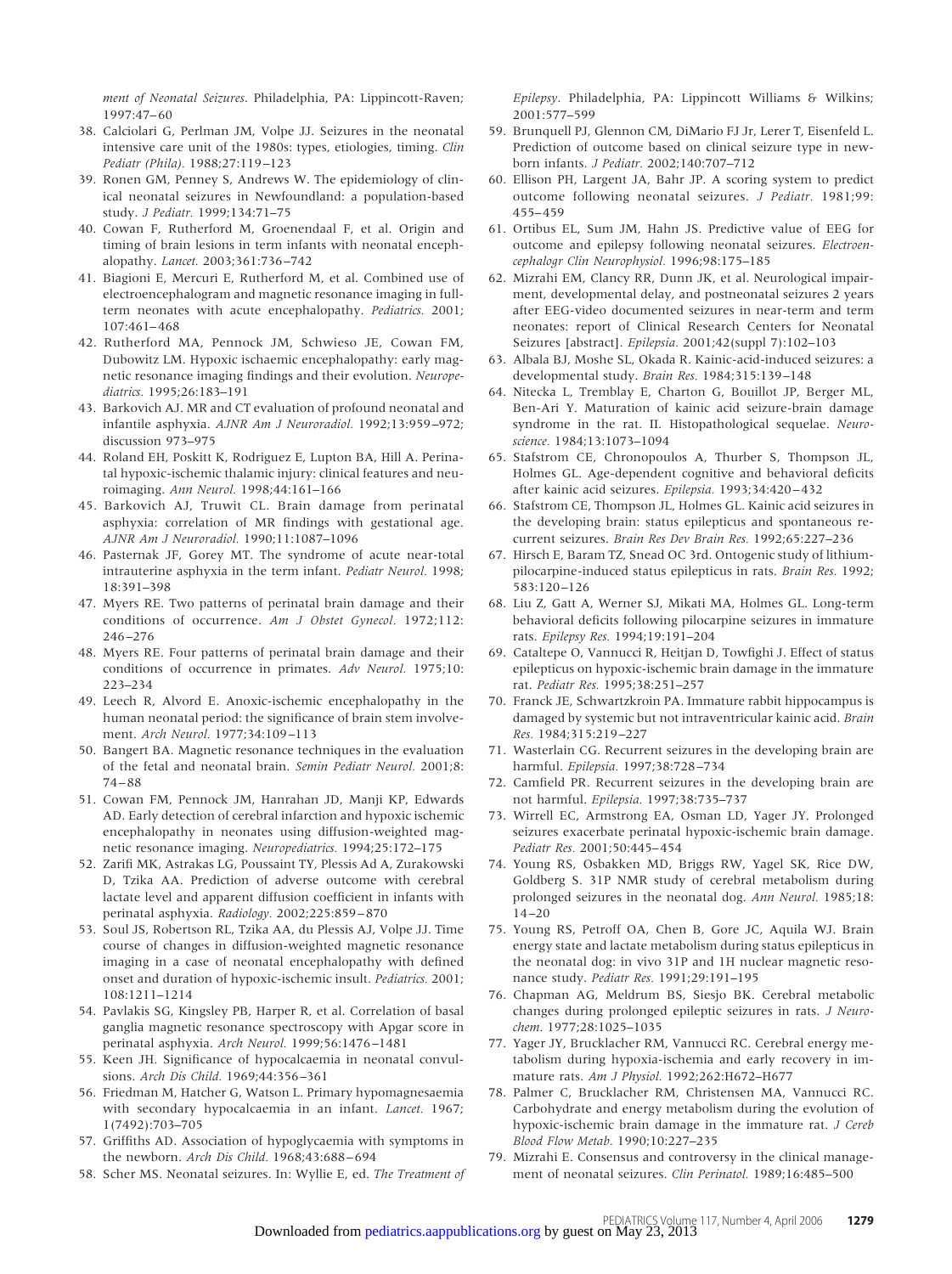- 80. Battin MR, Dezoete JA, Gunn TR, Gluckman PD, Gunn AJ. Neurodevelopmental outcome of infants treated with head cooling and mild hypothermia after perinatal asphyxia. *Pediatrics.* 2001;107:480 – 484
- 81. Gunn AJ, Bennet L, Gunning MI, Gluckman PD, Gunn TR. Cerebral hypothermia is not neuroprotective when started after postischemic seizures in fetal sheep. *Pediatr Res.* 1999;46: 274 –280

#### **PRE-IMPLANTATION GENETIC DIAGNOSIS**

"According to a 2004 survey by the Genetics and Public Policy Center at Johns Hopkins University, about two-thirds of the respondents approved of the use of pre-implantation genetic diagnosis (PGD) to prevent a fatal childhood disease and for tissue matching to save a sibling, said Kathy Hudson, the center's director. The procedure was first successfully performed in humans in 1989 in London, after years of animal testing. It is currently performed in about 10 percent of in vitro fertilization (IVF) procedures annually in the United States. (Some 100,000 IVF cycles were performed as of 2002, the most recent year to have complete statistics.) The test adds an estimated \$2,000 or more to the already high cost of IVF, which can range from \$7,000 to \$10,000 for each attempt. A majority of women turning to PGD are those over 35 and have a high risk of having offspring with chromosomal abnormalities, like Down syndrome. Without PGD, many women over 35 get an amniocentesis around the 15th week of pregnancy to test for disabling genetic disease. If a disease is found, the couple then faces the choice of having an abortion or bearing the child. Andrew R. LaBarbera, scientific director of the American Society of Reproductive Medicine, said, 'That's very distasteful for many people who don't have a problem undergoing PGD to avoid this situation.' Also using the procedure are couples who are carriers of single-gene disorders like cystic fibrosis, fragile X, and Tay-Sachs disease. These couples have an extremely high risk of passing the disease on to their children and may have already given birth to a child with the disease. Tests can be given for more than 100 single-gene disorders. PGD is performed when an embryo has only six to eight cells, called blastomeres." [Editor's Note: This does not kill the embryo.]

#### **Tarkan L. New York Times. November 22, 2005**